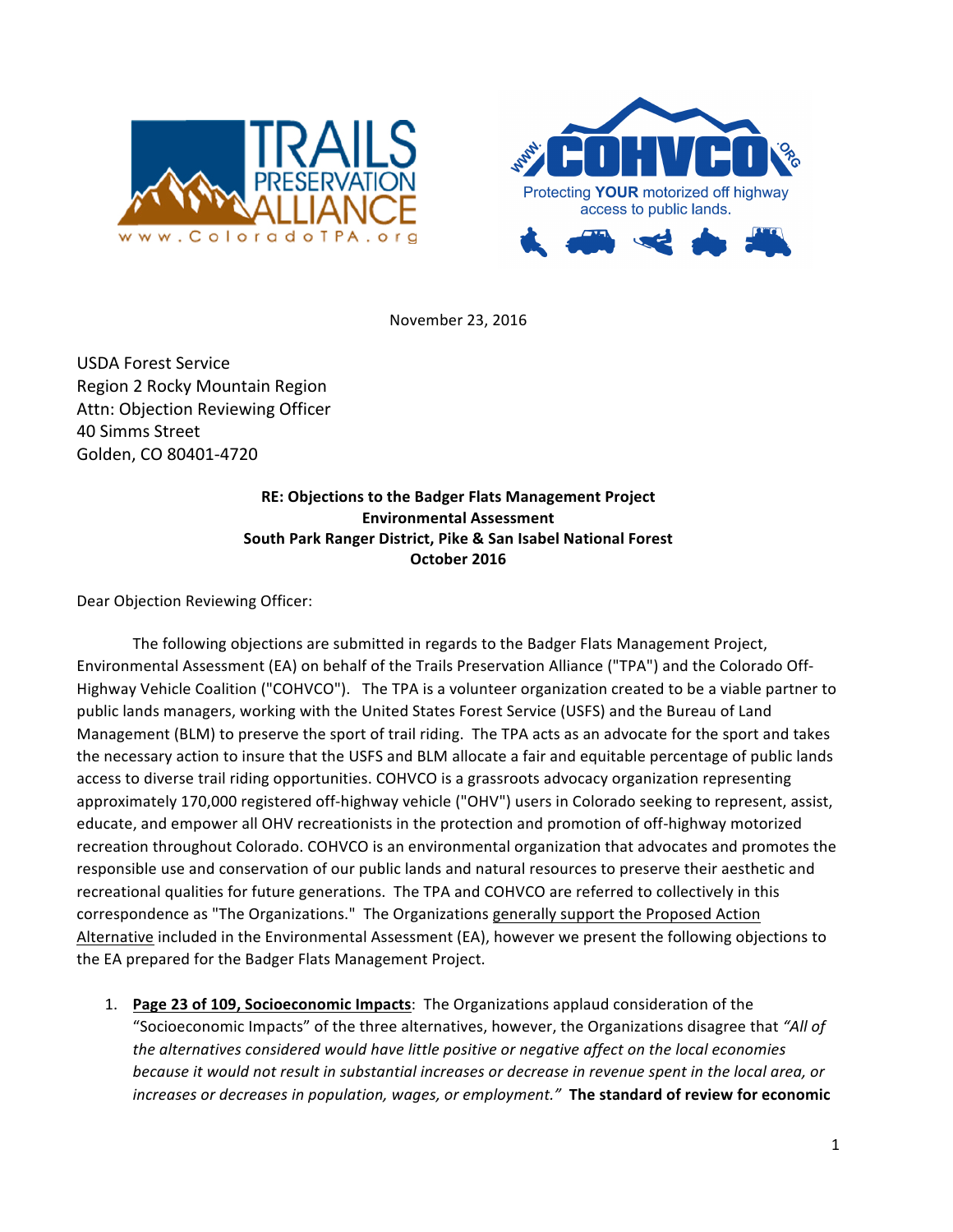analysis is a de novo standard as the Courts have consistently substituted their judgment regarding the accuracy of economic analysis. The Organizations feel this same standard would similarly apply to this EA. Courts have consistently held agencies to a much tighter level of review of economic analysis when compared to other issues within the agency expertise in the NEPA process as the court makes their own conclusions regarding the accuracy of review without deference to agency findings. Relevant court rulings addressing economic analysis in NEPA have concluded: "an EIS serves two functions. First, it ensures that agencies take a hard look at the environmental effects of proposed projects. Second, it ensures that relevant information regarding proposed projects is available to *members* of the public so that they may play a role in the decision making process. Robertson, 490 U.S. at 349, 109 S.Ct. at 1845. For an EIS to serve these functions, it is essential that the EIS not be *based* on misleading economic assumptions."<sup>1</sup> The Court then discussed the significance of economic analysis in planning as follows: "Misleading economic assumptions can defeat the first function of an EIS by impairing the agency's consideration of the adverse environmental effects of a proposed *project. See, South La. Envtl. Council, Inc. v. Sand, 629 F.2d 1005, 1011-12 (5th Cir.1980). NEPA*  requires agencies to balance a project's economic benefits against its adverse environmental effects. Calvert Cliffs' Coordinating Comm. v. United States Atomic Energy Comm'n, 449 F.2d 1109, 1113 *(D.C.Cir.1971).* The use of inflated economic benefits in this balancing process may result in approval of a project that otherwise would not have been approved because of its adverse environmental effects. Similarly, misleading economic assumptions can also defeat the second function of an EIS by skewing the public's evaluation of a project."<sup>2</sup> The level of accuracy of the hard look at economic analysis applied by the Court in the Hughes River decision is significant as the Hughes River Court invalidated an EIS based on an error in economic contribution calculations of approximately 32%.<sup>3</sup> The TPA and COHVCO submit that without the creation of a comparison between current usage and usage after implementation of the EA would be a violation of the Hughes River decision. No baseline of visitation to the area is provided to attempt to apply economic analysis of recreational usage. In the Proposed Action, it simply states "All of the alternatives considered would have little positive or *negative affect on the local economies..."*. The TPA and COHVCO submit that the economic analysis of the EA is facially insufficient and the determination that there will be no impacts to recreational spending as a result of the proposal simply lacks any factual basis. The TPA and COHVCO submits that this failure to provide even basic information is a per se violation of NEPA as there is a large range of user spending profiles and a wide range of recreational activities relying on the network of routes in the planning area to achieve their recreational objectives. The importance of economic impacts of recreation within the Badger Flats area was raised in the project's scoping comments previously submitted by the TPA and COHVCO. The EA does not address the issue, but rather dismisses any economic impacts. This position is a per se violation of NEPA and the Hughes River decision.

In the past, the Forest Service has clearly identified the economic benefits that can accrue to a local community as the result of a multiple use trail network as follows:

*"RECREATION AND TOURISM ARE VITAL TO MOST RURAL COMMUNITIES: This is true for*  virtually all rural communities but especially important to counties with high percentages of

 

 $1$  Hughes River Watershed Conservancy v. Glickman; (4th Circ 1996) 81 F3d 437 at pg. 442; 42 ERC 1594, 26 Envtl. L. Rep 21276.<br><sup>2</sup> Hughes River Supra note 1 at pg. 447

 $3$  Hughes River Supra note 1 at pg. 447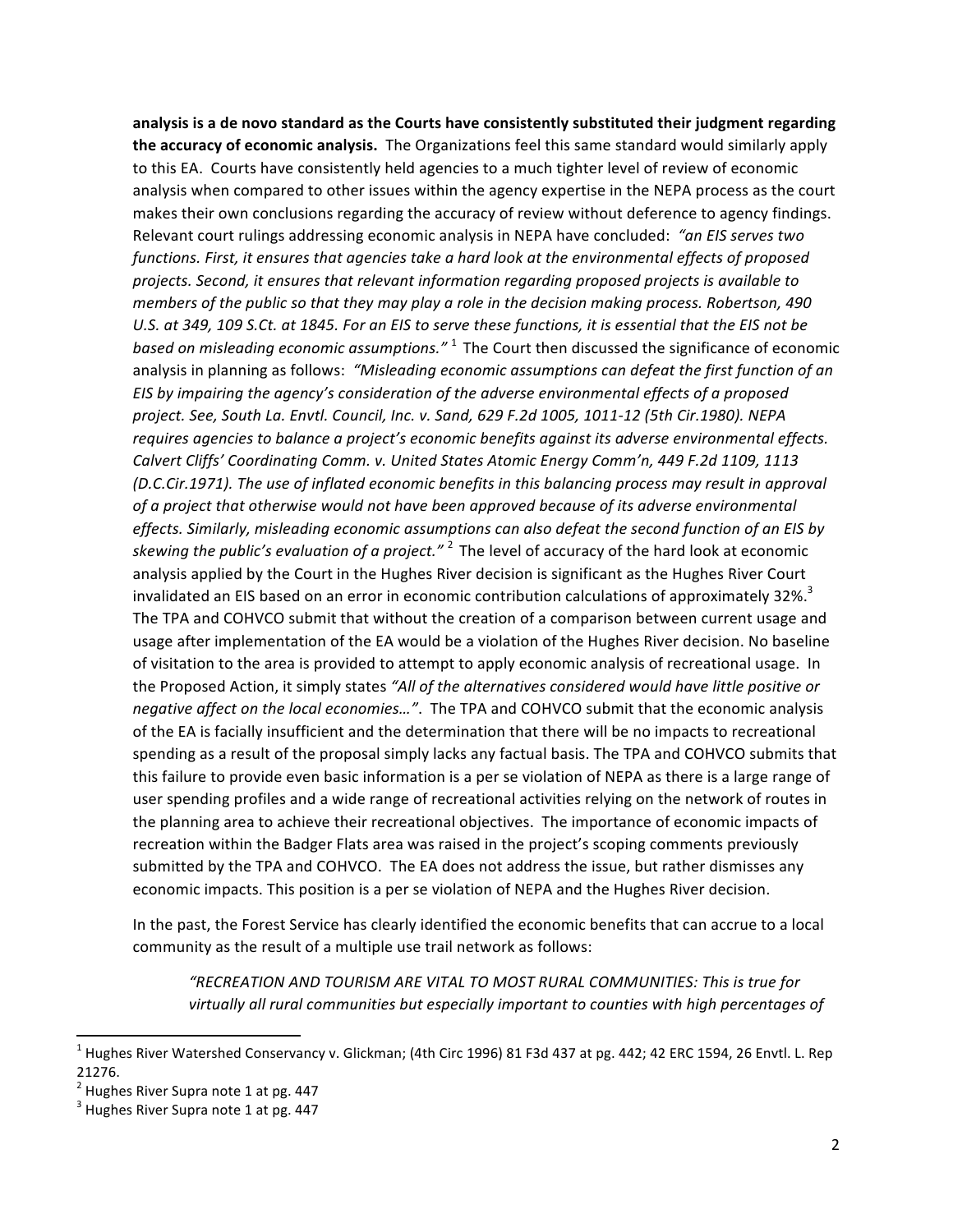*public land.* Actions by public agencies to reduce or limit access to recreation on public lands have a direct impact on the local economy. Limiting access by closing roads, campgrounds, RV parking, and trails impact the surrounding communities. Visitors to public lands utilize nearby *communities for food, lodging and support facilities. Interests include hiking, photography, horseback riding, biking, climbing, backpacking, birding, hunting, sport fishing, and many more. Public land agencies' communication with community businesses is essential to job creation and stable rural communities."* <sup>4</sup>

The Organizations would also contend that the total estimated economic contribution from motorized recreation in the Central Colorado region (which includes Park and Teller Counties) during the 2014-2105 season, was well over \$318,000,000.00<sup>5</sup>. That Badger Flats is indeed recognized as one of the primary motorized recreational areas within the Central Colorado region. That any change in available motorized recreational opportunities in the Badger Flats area will indeed result in measurable economic impacts to the region, especially to the counties and communities in close proximity to the Badger Flats area.

- 2. **Page 11 of 109, Proposed Action Alternative:** The Organizations question the statement that "There *would be a net loss of 1% of existing motorized NFSRs and NFSTs"*. When reviewing Table 2-1, Comparison of Alternatives, (page 13 of 109) and the values of the **Total Motorized NFSR & NFST Open to the Public**, The Proposed Action Alternative (108.7 mi), proposes a reduction of 9.9 miles over the No Action Alternative (118.6 mi). The loss of 9.9 miles of routes open to the public represents a loss of over 8% from the No Action Alternative. We contend that the citing of a 1% loss is either incorrect or a misrepresentation of the values shown in Table 2-1.
- 3. Pages 86 & 87 of 109, Birds of Conservation Concern: The EA proposes a need to close NFSR 44 (along with NFSRs 44.2C, 44.2B and NFSR 280) on the west side of La Salle Pass due to encroachment to known cliff-nesting raptor nesting locations. The Organizations would contend that only NFSRs 44.2C, 44.2B and 280 may need consideration for restriction of access. That NFSR 44 should remain open to public access, or if absolutely necessary that the alignment of NFSR 44 be adjusted slightly or offset in select locations to gain additional separation from possible nesting sites. The Organizations contend that a substantial portion of the existing centerline of NFSR is already 1/2 mile or more from the terrain suitable for cliff-nesting raptors. NFSR 44 is the primary, and often the preferred route, for travel over La Salle Pass. That NFSR 44 and NFSR 44.2A together provide a loop opportunity, and an opportunity to disperse recreational uses on the west side of La Salle Pass. Closure of NFSR 44 (the primary route to La Salle Pass) to public access will concentrate all use onto 44.2A (the secondary route to La Salle Pass) completely eliminating the unique experiences to travel through the center and northern portions of the open meadow landscape and will create a situation that will be difficult to enforce. Additionally, NFSR 44.2A is the more difficult route and includes rock obstacles that some users may not desire to traverse. The Organizations ask that NFSR 44 remain open to public, motorized, multiple use access.

 

 $4$  USDA Forest Service – Office of Rural Development; Dr. Glenda Humiston; Jobs, Economic Development and Sustainable Communities Strategizing Policy Needs and Program Delivery for Rural California; Feb 2010 at pg. 48  $<sup>5</sup>$  DRAFT Economic Contribution of Off-Highway Vehicle Recreation in Colorado, July 2016</sup>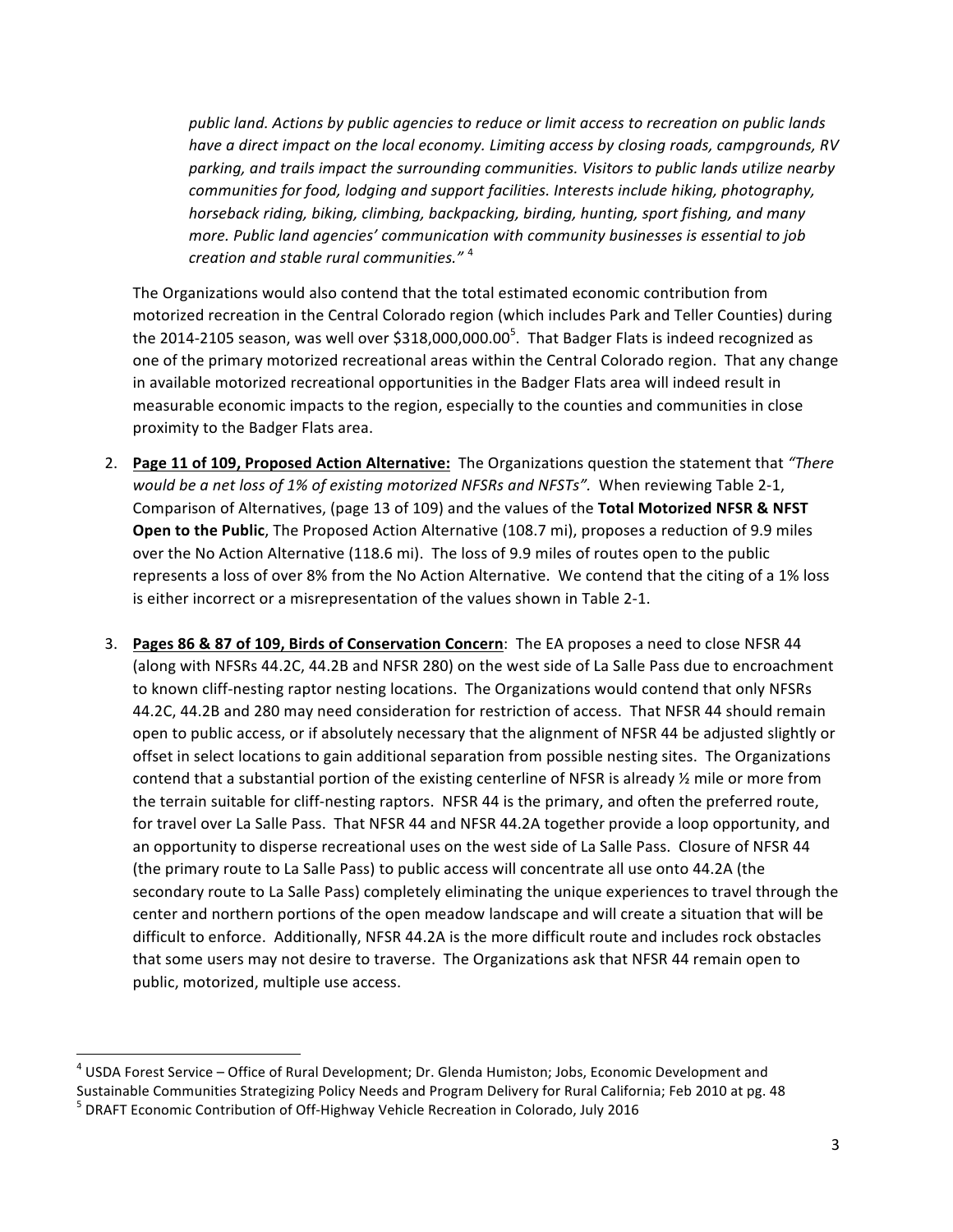- 4. The EA failed to include any consideration for an "Open Area" specifically for motorized trials bike riding (AKA Moto Trials). Historically the Rocky Mountain Trials Association (RMTA) has worked with the South Park Ranger District to obtain land use permits for observed moto trials riding in the Thorp Gulch and other areas. During the scoping process, multiple public comments were submitted requesting a designated open area for the purpose of moto trials riding so enthusiasts could use/practice/ride in a designated area at any time. The EA failed to include any consideration of an open moto trails riding area in the vicinity of Thorpe Gulch or anywhere else with the Badger Flats Management Project Area. It should be noted that per the American Motorcyclist Association, moto trials riding produces almost no noticeable environmental impact. This is due to the extremely slow speeds, lack of intentional wheel spin, low-air-pressure tires, soft compound tires, extremely quiet exhausts and the increasing use of electric powered trials bikes. The Organizations appeal that the South Park Ranger District confer with the RMTA and that the EA be revised to include a suitable designated area specifically for open moto trials riding (i.e., without a special use or other permit and open for use year round).
- 5. Proposed Action Alternative Map: The EA proposes to decommission NFSR 214.B, a connecting segment that the Organization's previously submitted scoping comments specifically requested remain open to public use. The EA provides no justification for the decommissioning of NFSR 214.B. NFSR 214.B provides a direct connection between two proposed designated dispersed camping areas, and failure to keep access open on NFSR 214.B results in a dead-end, no direct connection between the two proposed designated dispersed camping areas and completely eliminates a popular looped recreational opportunity. The Organizations ask that NFSR 214.B remain open to public, motorized, multiple use access.
- 6. Proposed Action Alternative Map: The EA proposes to decommission NFSR 255. The Organizations ask that the decommissioning of NFSR 255 be reconsidered and that NFSR 255 remains open to public, motorized, multiple use access. This route provides an east to west connection between Park County Road 31 and NFSR 225. This route also provides additional variety for the Badger Flats Area north of Round Mountain Campground and provides a moderate level of challenge for those users that desire that experience. The Organizations would support conversion of NFSR 255 to a Full Size Trail. We would also ask that consideration be given to a route parallel to Park County Road 31, on the eastern side of Park County Road 31 to connect NFSR 255 and NFSR 216 to provide connectivity of these two routes for unlicensed vehicles. By keeping NFSR 255 open and adding the proposed parallel connection, together these routes will provide an enhanced loop opportunity and additional recreational options.
- 7. **Proposed Action Alternative Map**: The Organizations generally support the construction of the proposed two Staging/Day-Use areas and the one Day-Use Parking area. We would hope and assume that each of these areas will include informational kiosks that would display area maps along with appropriate rules and regulations for all users.
- 8. In summary, the Organizations generally support the Proposed Action Alternative, with consideration and inclusion of the comments/objections provided above. The Organizations support the Forest Service in proposing a network/system of sustainable multi-use roads and trails that strive to improve